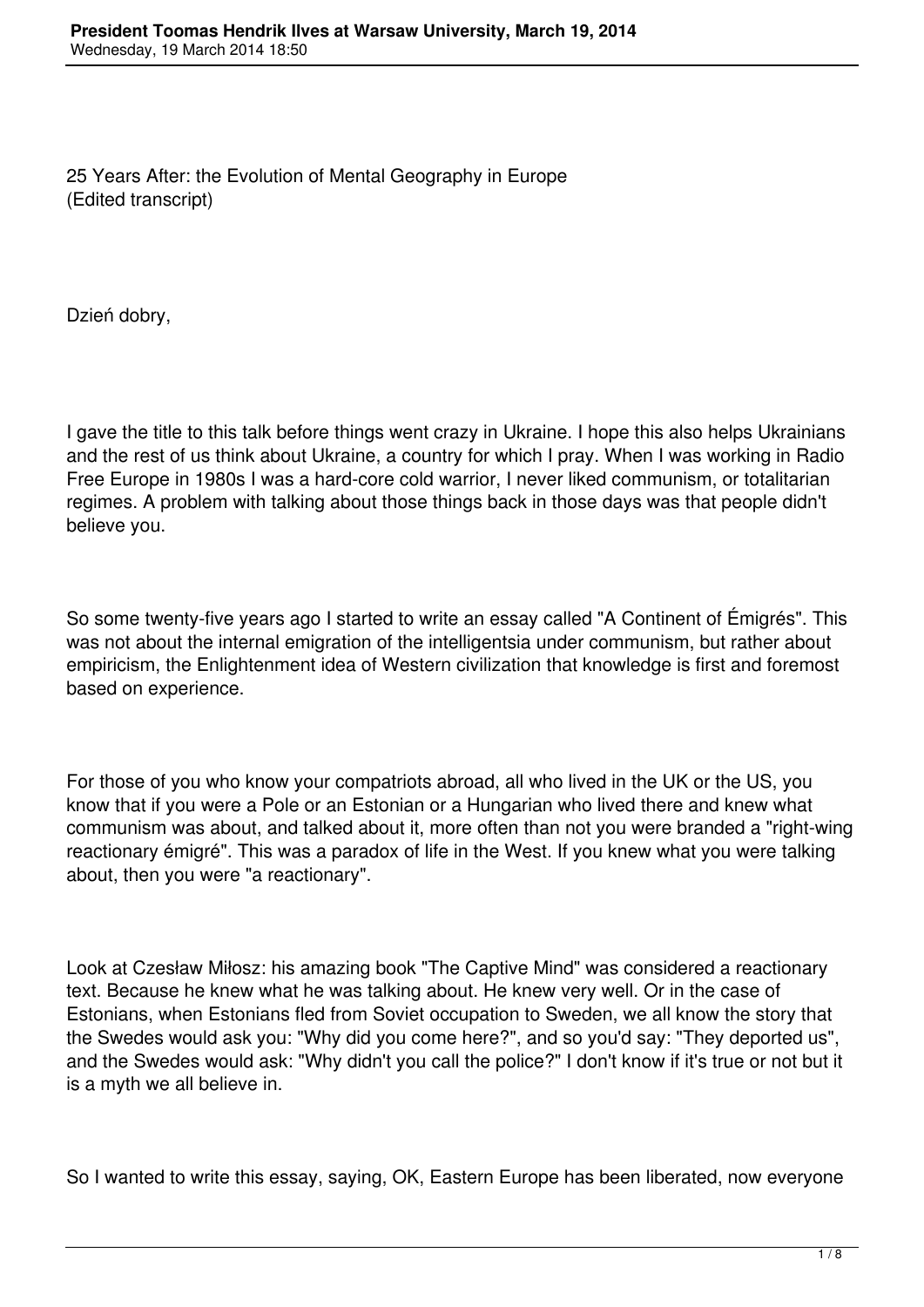in the West can see that in fact, we are not reactionaries and émigrés, rather all these people, 100 million people can bear witness to what communism was about. And we wouldn't be called right-wing reactionary emigrants.

As it turned out, I was wrong. And I never finished the essay. First of all, I was very busy trying to get Estonia independent, a little after Poland was liberated. But it turned out that what we said was not being listened to, it was not being trusted. When the Czechs wanted to actually expose their communist past, they were attacked in the New York Review of Books and by the American Civil Liberties Union and so forth. So what happened was that we in fact did have "the continent of émigrés", which we see until this day. If you are from Eastern Europe and you know what you are talking about because you have experienced communism, because you have experienced the secret police or you have experienced what we see right now, Russian aggression, you are not to be taken as seriously as those people who know nothing about it. So I would say it was a failure on my part to want to write an essay called "The Continent of Émigrés". Or I could turn it around and say that it was a very good essay I have not yet written because we are still treated like right-wing reactionaries because we actually know what we are talking about.

The idea of mental geography is not mine at all, it came from an essay by Milan Kundera written in 1984, in which he says that where you live is determined by other people's subjective idea of where you are. Milan Kundera pointed out already in 1984 in NYRB that even though Prague was 300 kilometers to the West of Vienna, Prague, and Estonia and Poland likewise, were considered "East", while Vienna was seen as "West". The term East referred to grey people living in grey houses leading grey lives, and implied that they actually liked this kind of life, as opposed to in fact wanting to live in a liberal democracy.

The problem is that this understanding of "East" as metageography persists. It was a borderline that exists to this day, that we saw only as recently as just two days ago, in the foreign affairs committee, or the council of European foreign ministers – where you could see that Western countries, "Old Europeans" said: "Those East Europeans, they are so anti-Russian, what are they talking about, we have investments, we can't give up these investments because our economies will suffer. Don't ask what the Russians are doing to the Ukrainians, let's forget about it!"

So we still have, 25 years later, people talking about "Post-Soviet", "post-Socialist" – or another term which we see all the time, "New" – members. Let us keep in mind, Poland joined NATO 15 years ago. Estonia joined NATO ten years ago. Estonia and Poland joined the European Union ten years ago. Ten years ago I was in the European Parliament. At that time, the Neutral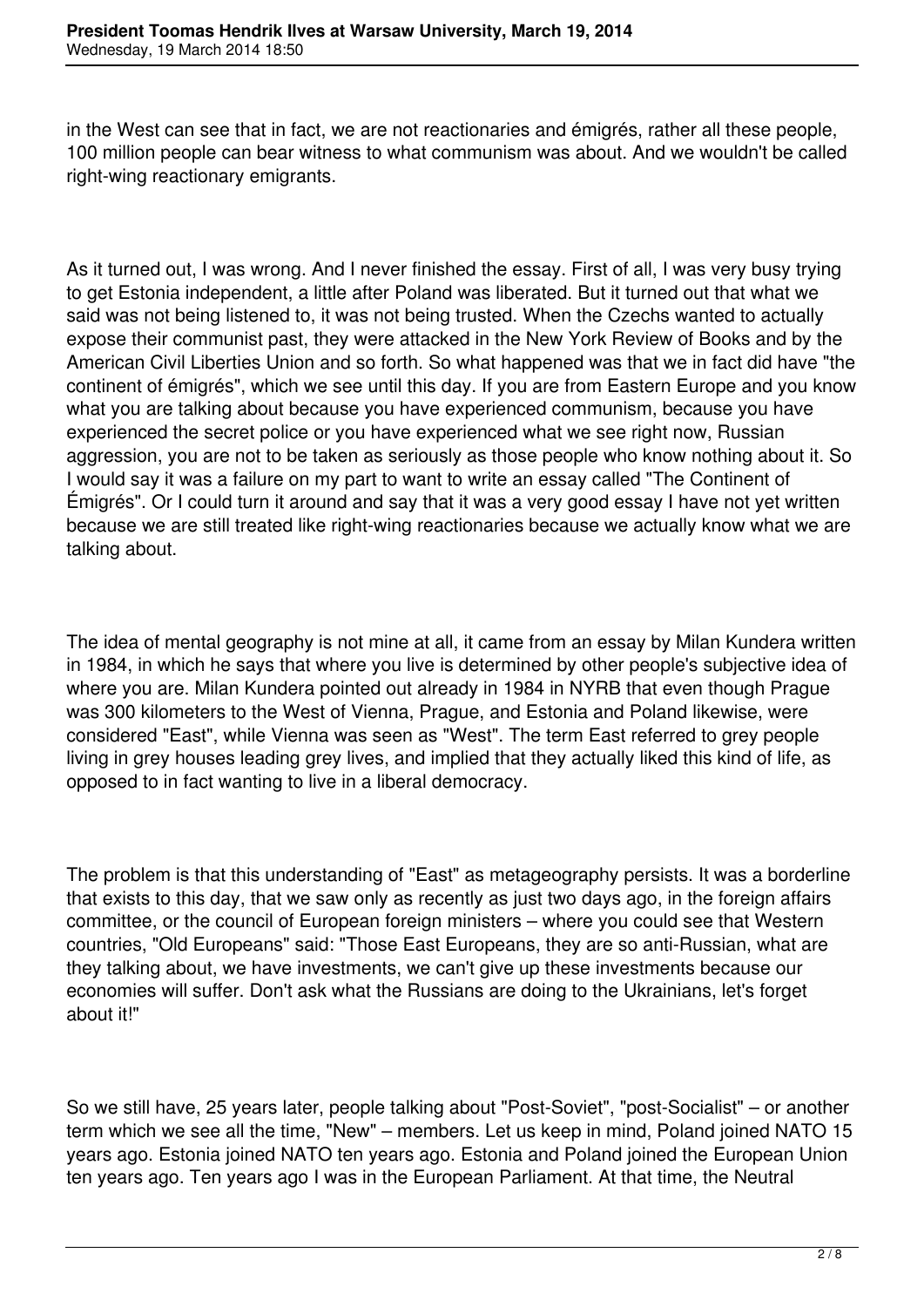countries, Sweden, Finland and Austria, had only been in the European Union for nine years. But they were never called the new members of the European Union. They were just members of the European Union. Open a newspaper today that talks about the EU, about the positions of, say, Poland, Estonia, the Czechs – it's the "new" members. We joined the EU ten years ago, but we continue to be "new".

We need to work hard at developing a revised view of our mental geography. When it comes to countries like Ukraine, we can see a very big difference in understanding between countries like yours and mine and other countries in the West. They would rather not deal with this problem of having these troublesome Ukrainians spoiling deals, complicating gas deals, complicating all kinds of business that can be conducted. This is something that we here in our countries have a special obligation to stand up against.

Because what we are seeing happening to Ukraine, what is being done to Ukraine, is something so unconscionable, so awful and so terrible, we cannot allow a repetition of what we saw in 1938, when Chamberlain said: "We can't be bothered about what happens to a faraway country we know nothing about". It is the obligation of all of us with a moral conscience to stand up for Ukraine and make the Ukrainian case, and not allow other people to say: "That's far off in the East, we don't have to deal with it." So this mental geography issue is far more important than being just an interesting theoretical construct, because on it hangs the fate of 40 million people.

This whole idea of "New Europe", of "Eastern Europe", finally is losing its importance and its meaning, because it is less and less valid today, and I will later on offer a new meaning for "New Europe". If you actually look at the last five years, the division in Europe has not been East versus West. It has not been "New" versus "Old". It's been shifting, 90 degrees. If you look at the last five years of the economic crisis, there's been no correlation between "Old" and "West", or "New" and "East".

It's shifted 90 degrees. And this shift can be not only seen when it comes to the size of the deficits, it's not simply how much money countries owe, it also shows up in Transparency International's Index of Corruption and all kinds of other measures. The new division is North and South. And there it doesn't matter any more whether you are "new" or "old". You can be new or old, but if you're Poland, you're not "Eastern Europe" any more. Poland is Northern Europe. Poland and Estonia are the countries that were responsible, that came out of the crisis doing well, that did what needed to be done, that did not have to go to the European Union to be bailed out. I won't name the ones who did, but they are not in the East, they're not old or new.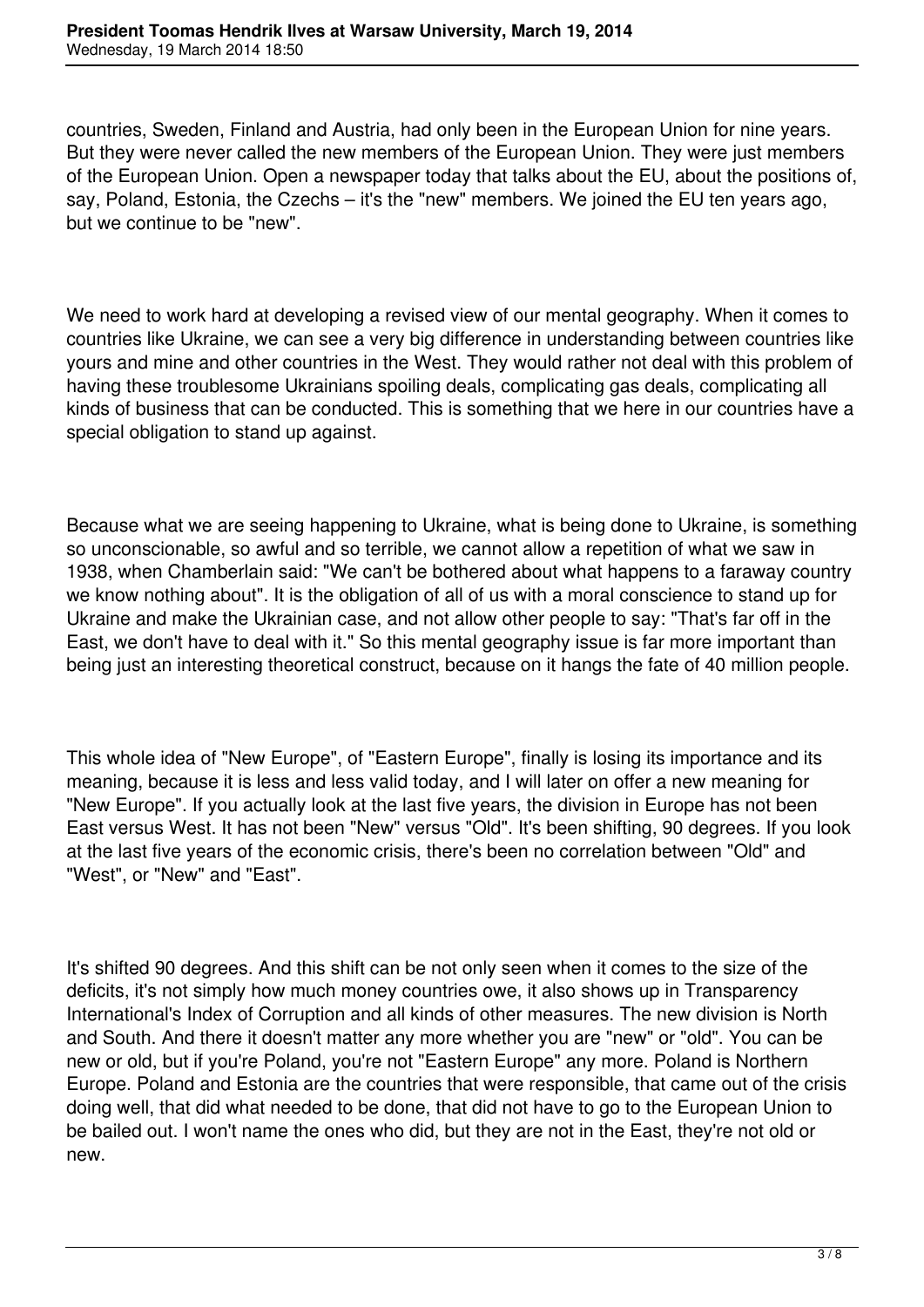Some of the countries in trouble are new, some are old, but it is not a matter of when they joined the European Union. It shouldn't be a matter what their latitude is, but the divisions in Europe that exist today are in altogether different dimensions than in the past. And this difference – I am not fond of differences, I don't think we should have differences – but if we're going to look at where the differences are then let's name them as they are and not insist on old categories of the type that we have all suffered under.

I remember having dinner with a very high ranking former member of the European establishment who happened to be from Spain. And he turned toward me and said: "You are not going to start being as prejudiced about us as we were about you, are you?"

So it is even recognized that this kind of attitude exists. And that attitude has existed for a long time. If you really want to trace its roots, there is a wonderful book by Larry Wolff, called the "Inventing Eastern Europe: Map of Civilization on the Mind of the Enlightenment", which was actually about the writings of Diderot and Voltaire, who, living under the autocracy of the French monarchy couldn't criticize the Catholic church, and they couldn't criticize the king, so if they wanted to write about despotism and superstition, what they did was that they talked about it in travelogues, various French and German writers went to places like Moldova and Poland, and used that to describe their own societies. Larry Wolff argued that that was the beginning of this attitude towards Eastern Europe that we are still trying to shake off.

As I pointed out, the German term Polnische Wirtschaft is not a new term, it's two hundred years old. This prejudice has been around for a long time. When I was living in Munich, working in Radio Free Europe, I lived in an apartment building and one day I came downstairs and my bicycle had been stolen. I went to the H

ausmeisterinnen

and told her that my bicycle was stolen. And she said: "

Heute gestohlen, morgen in Polen!

" That is the kind of attitude that we've had to deal with. And it is precisely the kind of attitude that we saw being used and abused in a most fundamentally racist way in 2004-2005 with the referendum on the European Constitution in France – most of you are old enough to remember the whole ridiculousness The Polish Plumber debate in France.

All of those things represent a view in the West of East Europeans that I find completely unconscionable and that I think we need to fight against. On top of the idea of grey people living in grey houses and doing labor cheaply living in the East, we also have an additional dimension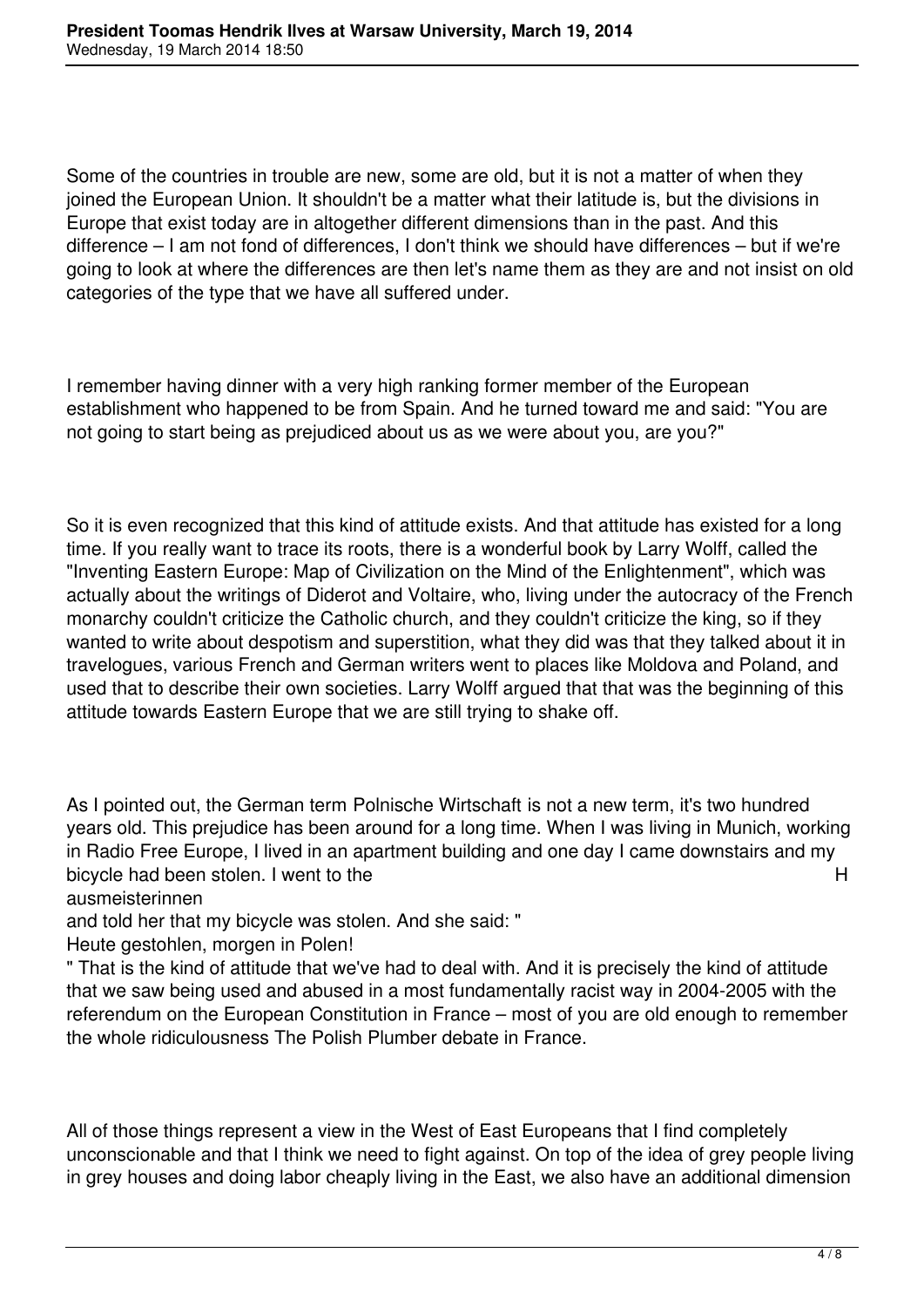which has also caused us some problems, maybe now less so. But 12 years ago one of the smartest thinkers on security policy in the US Robert Kagan wrote an essay, and later a book, "Of Paradise and Power", in which he maintained that Europeans are from Venus and Americans are from Mars.

The idea was that Europeans are not willing to fight, they are not willing to use force, whereas Americans are. This idea was then picked up by Donald Rumsfeld who was the Secretary of Defense in the US in the Bush administration, and he made use of a dividing line again between "Old" and "New" Europe, and he pointed to a high correlation between those countries and the Europeans who were from Mars and the Europeans who were from Venus – as it turned out, the "New Europe", the new members were also the countries that were willing to spend on defense, they were the ones who were willing to go into Iraq, they were the ones who went, without caveats, into Afghanistan, they were the ones who were referred to by the French president as "badly brought up children who don't know when to shut up" – you may be too young to remember this, it was only ten years ago. For me, ten years is "only".

So what do we have here? Not only were the "new members" the ones who were not so rich and were taking away the jobs, but on top of that they were more militant. With this kind of picture of us, I would say that instead of bemoaning this, we should say that this trend represents a future direction for Europe. We are the new Europe. We are the new Europe, because what we do, when it comes to economics, is the right thing. We pay our debts, we don't borrow more than we can pay back; we don't let our budgets go onto deficit. When we need to show solidarity for countries that are in need, we go and do that. When we need to pay our 2%, at least countries like Poland and Estonia – we have all agreed to do this –, we do that!

So what we need to do is to look at our positions on all kinds of issues, and instead of allowing ourselves to be written off as "oh, those new members", we say that we are the new members, this is New Europe. The New Europe that is responsible, for its economy as well as for its position in the world, we are willing to go and defend European values, we are willing, in the Council that will take place tomorrow [March 20], to say that we have to apply sanctions to aggressive states – that may cost us a little money, yes, it will cost everyone a little money to apply sanctions to a country that has just invaded another country and has annexed its territory.

Because we know that we still have enough of the historical memory to know that if we don't stand up for others, no one else will. What I would like to see is that we change our understanding of what Eastern Europe is about, what New Europe is about, and instead show greater pride. Where did the innovations come from today? Which are the innovative countries? Which were the countries that came out of the economic downturn of the great recession? The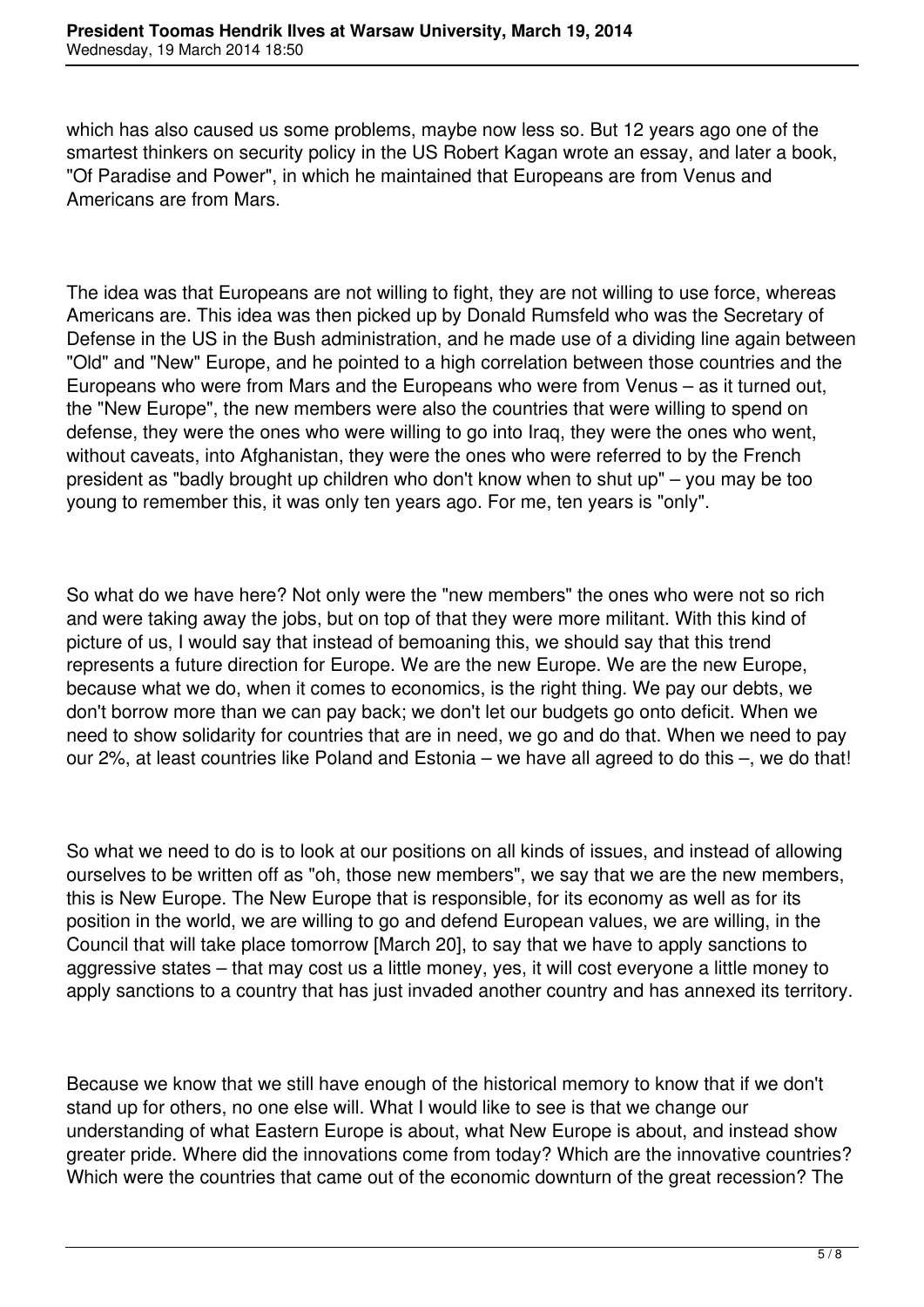most successful one is clearly Poland, right? We didn't do too badly either, we did not get into the kind of trouble that we'd need bailouts. So my argument is that we have to take a stronger position in Europe than we have until now, we have to reject the position that we see in too many countries in Europe. Two examples I can bring, one is that Jean-Claude Piris in Financial Times three years ago – he was the former head of legal services in the European Union, and he was considered a great legal scholar of the European Union, – said that the entire economic crisis was due to the Eastward enlargement of the European Union. He did not have any evidence but this was the standard position and I heard him give the speech in France and the audience applauded. East Europeans were not responsible for the indebtedness of Greece and for the expenditures in Spain, and for the fiscal irresponsibility that we've seen in so many countries.

And, there is a person even today in the External Action Service of the EU who maintains, in the Commission, that "we wouldn't have any problems with Russia if it were not for those new members". And I think that kind of attitude will be fought only when we take greater responsibility. How do we take greater responsibility? For one, it is completely unconscionable that ten years after the enlargement of the European Union and fifteen years after the enlargement of NATO, in your case, no people from the East are in any executive positions in either NATO or the European Union.

How is that possible? This time around, which will be the third time we have a voice in these matters, we have to absolutely insist that the so-called new members are no longer new, and that they are equally qualified, or in certain cases maybe more qualified to occupy positions of leadership, executive positions in the European Union and NATO. I personally would much rather see someone who has experienced the Soviet Union as the Secretary General of NATO than someone who has only read about it, even when he's old enough to have read about it back when it existed. When it comes to foreign affairs in the European Union, given where our problems are, then I think that certainly someone who has had experience under Communism and with Russia is far more qualified to be the High Commissioner for foreign and security policy than someone for whom it is an academic exercise.

I would actually go further than that. I've come up with something I call the 25% rule, which we can apply both to the European Union and to NATO. It's based on the proposition that you can't have a leadership position in the European Union or NATO if in your previous position you didn't really fulfill your obligations, and the 25% rule would be as follows: When it comes to NATO, if you are more than 25% below the 2% contribution rule, that is, if you contribute less than 1,5 % of the GDP to NATO, then your country doesn't really deserve the position of the Secretary General because how can the Secretary General of a country that does not pay its due come and tell other countries they should pay for defense? It's not going to be believable, there will be no real moral authority behind this.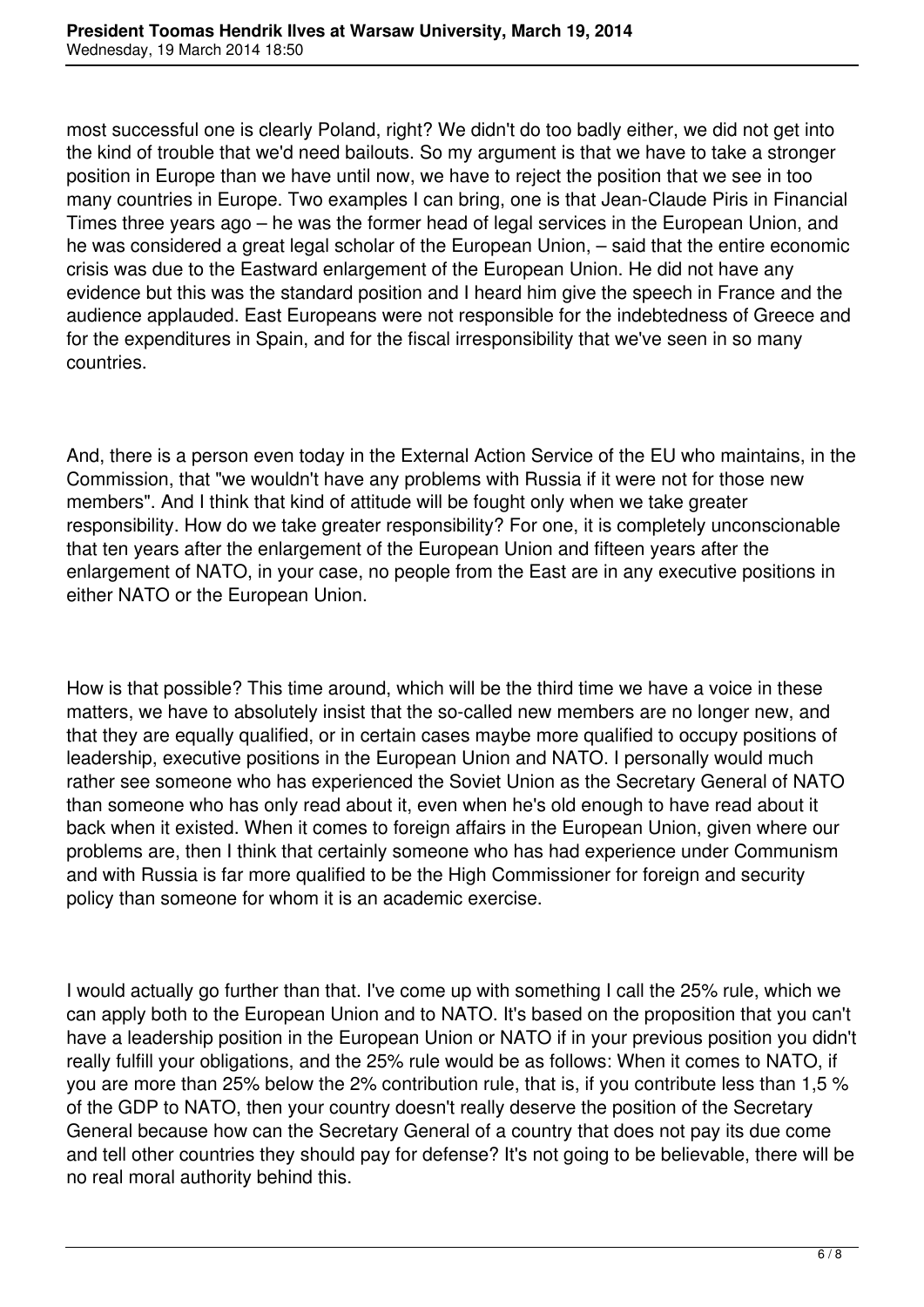And so, too, when it comes to the Maastricht criteria where all of us have committed to having a deficit of no more than 3%, and not having a national indebtedness of more than 60% of the GDP. Applying the 25% rule to that would mean that you do not have a deficit of more than 4%, and an indebtedness greater than 80% of the GDP. Because if you violate those rules and you are currently a prime minister or a foreign minister, then how do you come to a position in Europe and say: bad-bad-bad, you overspent! You have no moral authority. You don't have the credibility then. And clearly, when you look at Europe today, where the credibility and moral authority comes from are the countries that played by the rules, and in general, more often than not, the countries that play by the rules are the so-called new members.

So this will be my request, to think about having more pride in being a new member. Today, we, the new members, are doing the right things, we are the countries that in fact are doing what Europe should do, and that is a whole range of activities, not just following the rules but also, look at where the innovation is taking place in Europe, where we see people willing to actually support opening of the internal market. We see people complaining all the time that Europe is falling behind, but who are the people preventing the opening of the internal market to the digital economy – it's not the new members.

So if we want Europe to survive, if we want Europe to be successful, what we need to do is to see far more of New Europe playing a leadership role than it has done in the past. It is Poland, it is Estonia, our willingness to do the reforms – those are the countries that have in fact done better, and the ones that are pushing for reforms, so maybe what we need is a rebranding of our mental geography. A rebranding of who's what. It's no longer that Old Europe is necessarily good – old in general is not necessarily good. New is not necessarily bad – in our case, new is good. Especially when I talk to students, I say, look around and see: this is the future. You are the future. You are the people who are going to change this situation and who'll, with pride, say: I'm from New Europe. We don't accept the old dogmas. We think that freedom and liberty is something worth standing up for, that free trade is a good thing in the European Union, we think that protectionism is not a good idea, and when people are being oppressed in our neighborhood then it is our thing to defend them and stand up for them and not worry about what it's going to do to our profits.

So I am very hopeful for the future. And I think that the mental geography that we have been suffering under in the most negative terms for too many years, should be turned around and I look forward to you to change that. That is why I always feel so good when I come to Poland, because there aren't so many Estonians, we're just a little over a million, and so we can't make much of effect in Europe, but there are 40 million Poles, and I see people who think the way we do, and I feel encouraged that we have a brilliant future ahead of us.